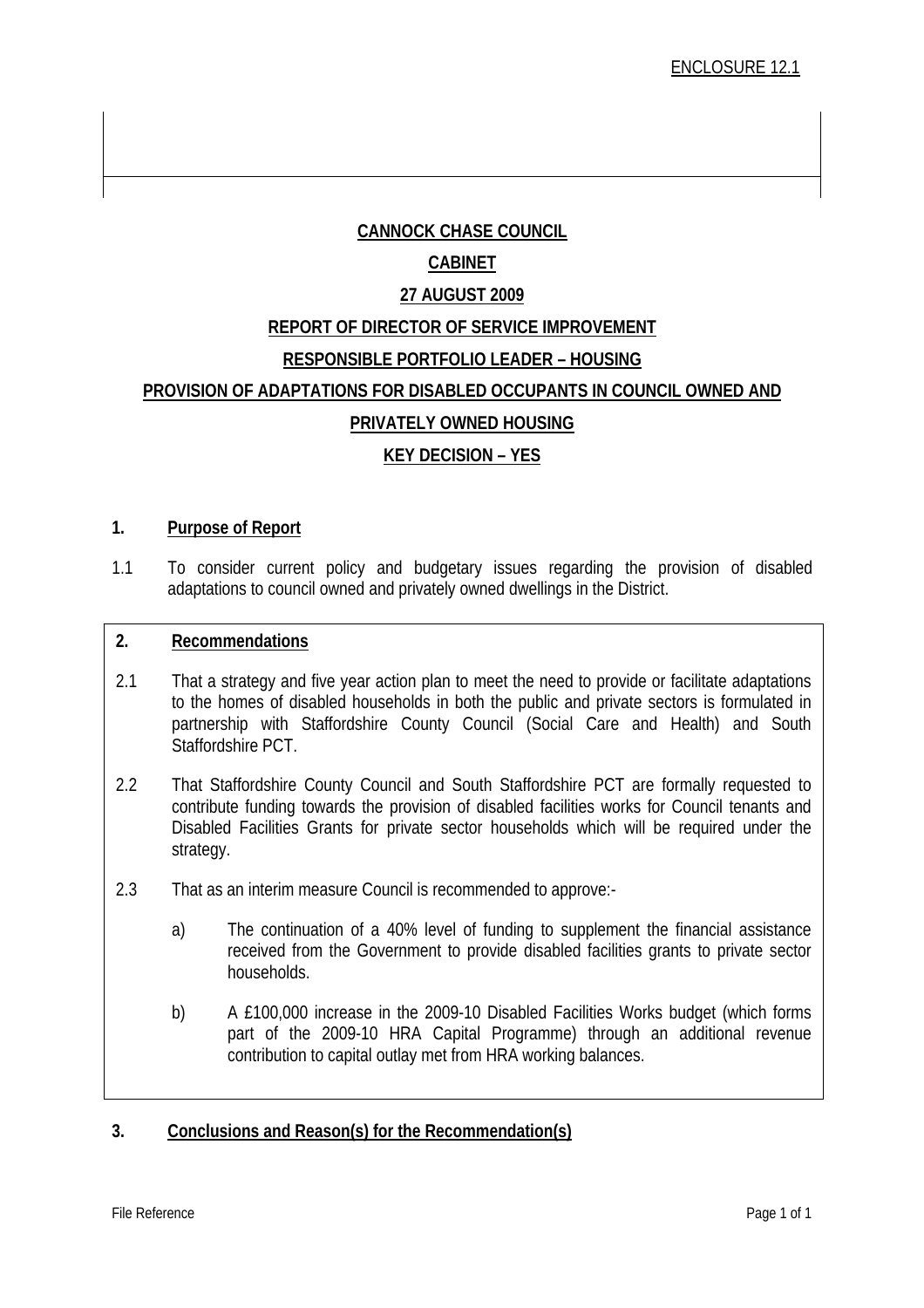- 3.1 This report considers the need to provide or facilitate adaptations to both Council owned and privately owned homes.
- 3.2 The need for disabled facilities provision has increased substantially during the last year and this trend is expected to continue. As a result it is considered that a strategy and five year action plan should be formulated to meet the current and projected need.
- 3.3 Council resources will be insufficient to finance the action plan and it is therefore suggested that both Staffordshire County Council and South Staffordshire PCT should contribute funding.
- 3.4 Pending the formulation of the proposed strategy and action plan interim measures are required and it is recommended that Council:
	- a) Continues to provide a 40% level of funding to support Disabled Facilities Grants for private sector households; and
	- b) Increases the Disabled Facilities Works budget by £100,000 to support Council tenants.

### **4. Key Issues**

- 4.1 The Council is obliged to make arrangements for the provision of adaptations to assist individuals with disabilities to continue to live in their homes. This is undertaken by:
	- a) The provision of Disabled facilities Grants for private sector dwellings, financed through the General Fund Capital Programme; and
	- b) The direct adaptation of the homes of disabled Council tenants financed through the HRA capital programme.
- 4.2 There are issues with increasing demand for DFGs. In May 2008 Central Government increased the grant limit from £25,000 to £30,000 and also altered two key elements of the grant scheme. The first change altered the way means testing is undertaken for applicants, including more benefits allowable. This has increased the number of applicants who are eligible for grant assistance. The second change relates to the extent of works which are eligible, including for the first time access to gardens and other buildings which are used by a disabled person, thus increasing the likely demand and cost of individual applications. It has not yet been possible to fully determine the effect this will have on the number of applications and the average cost of works carried out, but it is anticipated that there will be an increase in both.
- 4.3 The need for disabled facilities works to Council dwellings has increased substantially during the last year and this trend is expected to continue. As a result, the number of disabled Council tenants waiting for adaptations (following referral from Staffordshire County Council Social Care and Health) is projected to increase from 104 at 31 March 2009 to 174 at 31 March 2010. The 2009-10 Disabled Facilities Works budget is £469,860 which is insufficient to meet this need.
- 4.4 The National Strategy for an Ageing Society estimates that the numbers of older people in England will have doubled by 2026 and most older people will choose to remain in their current homes despite changing support needs with time. In order to facilitate this choice and ensure their homes remain suitable, safe and do not hinder quality of life, a more radical and flexible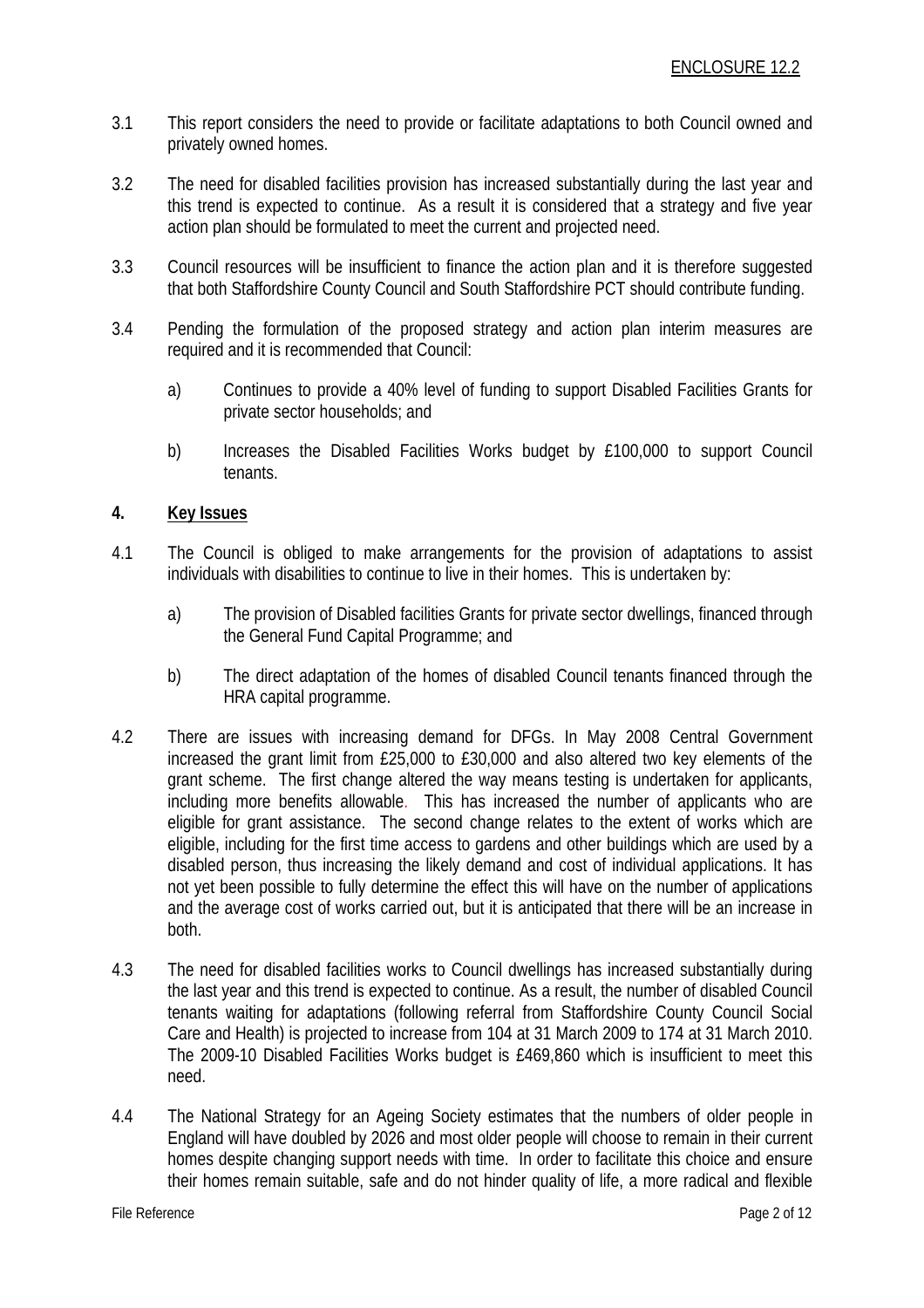approach to DFG provision is required. Those applicants who qualify for mandatory DFG assistance will continue to do so and national allocations for DFG funding will increase by 31% in the next three years.

- 4.5 It is considered that a medium term strategy to meet the needs to provide or facilitate adaptations to the homes of disabled households in both the public and private sectors should be developed. Such a strategy would be developed in partnership with Staffordshire County Council (Social Care and Health) and South Staffordshire PCT, and would include a detailed action plan covering the next five years.
- 4.6 It is, however, clear that the availability of Council resources will be insufficient to finance the action plan and as a result it is proposed that both Staffordshire County Council and South Staffordshire PCT are requested to contribute towards the funding of disabled facilities works in both the public and private sectors. The provision of disabled adaptations allows people to remain in their own homes, thereby reducing the burden on Social Care and Health services which in turn reduces the burden on Primary Healthcare. There is therefore a case to seek ongoing additional funding from these organisations, who have provided one-off funding. In 2008/9 Staffordshire County Council Social Care & Health provided £75,000 towards disabled adaptations. South Staffordshire PCT have provided £60,000.
- 4.7 A proposed strategy and five year action plan would be reported to a future Cabinet meeting.

However, as interim measures, it is proposed that:-

- a) The Council continues to provide 40% level of funding to supplement the financial assistance received from the Government to provide disabled facilities grants to private sector households.
- b) The 2009-10 Disabled Facilities Works budget (which forms part of the HRA Capital Programme) is increased by £100,000 to provide additional works to Council dwellings.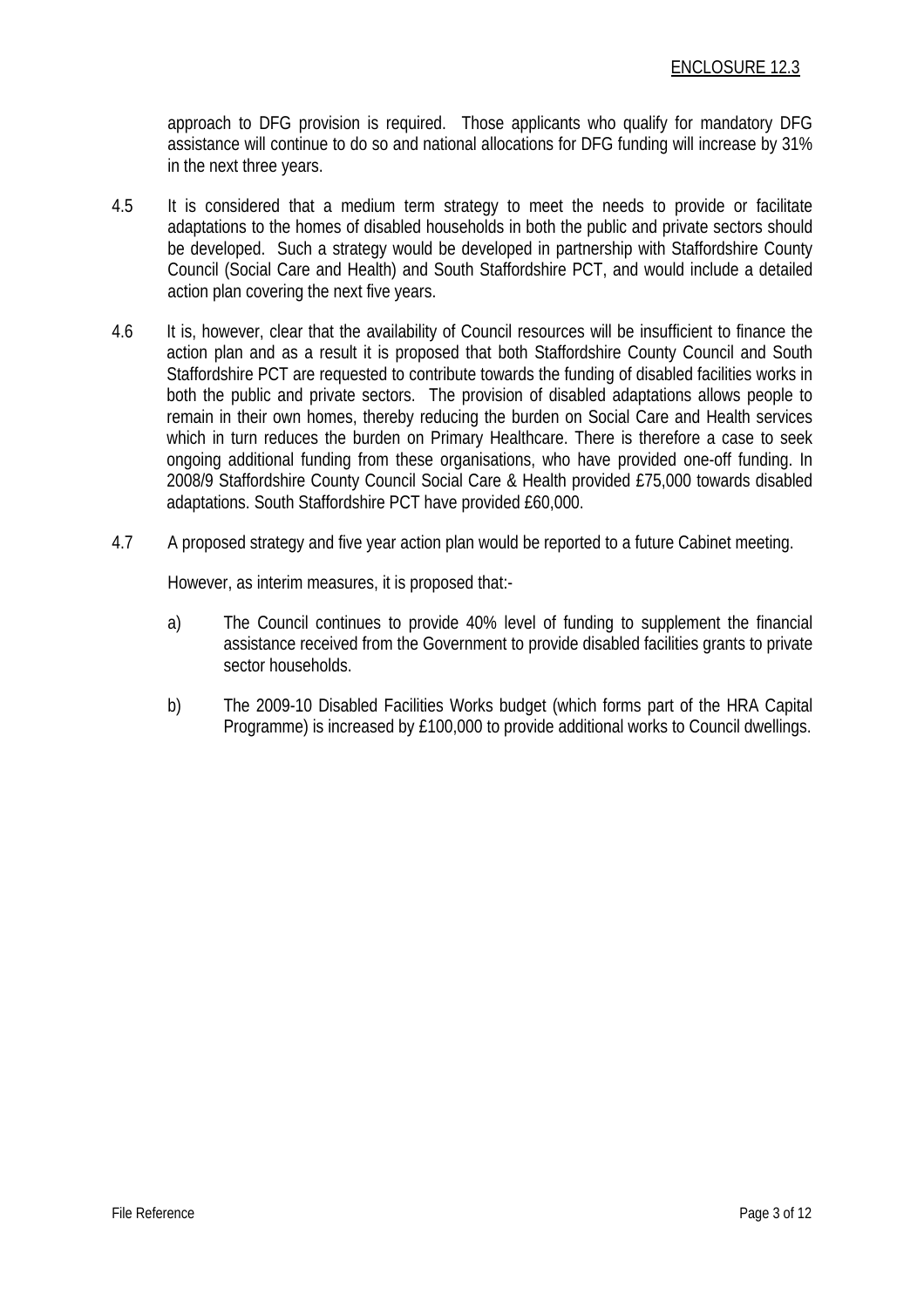### **REPORT INDEX**

| Background                                                      | Section 1         |
|-----------------------------------------------------------------|-------------------|
| <b>Contribution to CHASE</b>                                    | Section 2         |
| <b>Financial Implications</b>                                   | Section 3         |
| <b>Human Resource Implications</b>                              | Section 4         |
| <b>Legal Implications</b>                                       | Section 5         |
| Section 17 (Crime Prevention)                                   | Section 6         |
| <b>Human Rights Act Implications</b>                            | Section 7         |
| Data Protection Act Implications                                | Section 8         |
| <b>Risk Management Implications</b>                             | Section 9         |
| <b>Equality and Diversity Implications</b>                      | Section 10        |
| <b>Other Options Considered</b>                                 | Section 11        |
| <b>List of Background Papers</b>                                | Section 12        |
| Annexes to the Report i.e. copies of correspondence, plans etc. | Annex 1, 2, 3 etc |
| Report Author Details: (name, title and extension number)       |                   |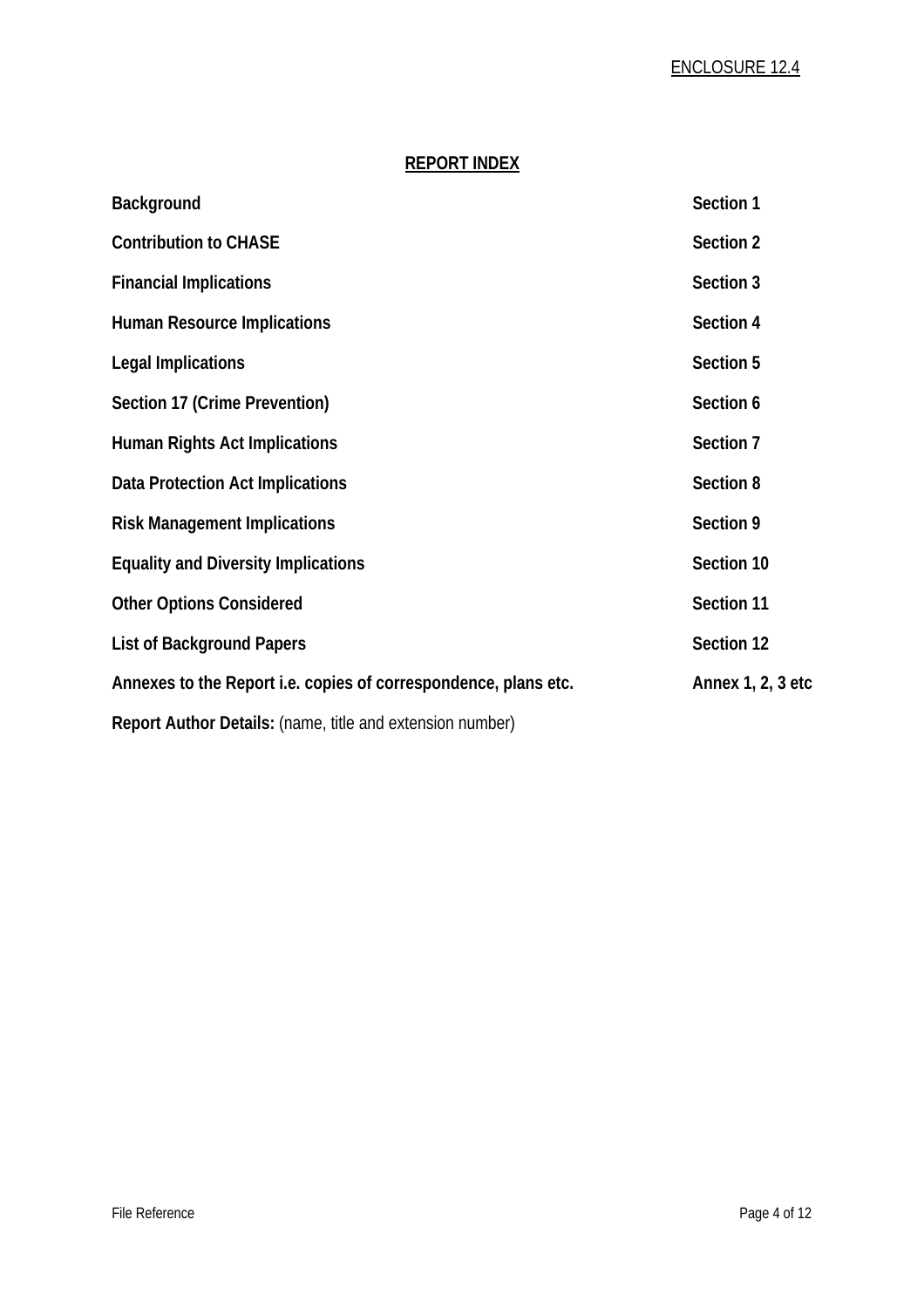### **1 Background**

- 1.1 The Council is obliged to make arrangements for the provision of adaptations to assist individuals with disabilities to continue to live in their homes.
- 1.2 The individuals' requirements for adaptations are determined by way of an assessment undertaken by an Occupational Therapist from Social Care and Health at the County Council. If this assessment indicates that the individuals needs can be met by the provision of aids and/or by carrying out minor works (e.g. handrails, ramps) then these will be funded and provided by Social Care and Health, up to a limit of £4,000. If more extensive adaptations are required then the case is referred to the Council to be progressed.
- 1.3 There are two funding streams for providing disabled adaptations:
	- a) If the person concerned lives in council-owned property then the work is funded from a specific budget within the HRA capital programme.
	- b) For owner-occupied or privately rented houses assistance is provided by means of a Disabled Facilities Grant (DFG), subject to the applicant satisfying a financial means test. If the applicant meets the qualifying criteria then the DFG is mandatory and the Council is obliged to pay it. Where the adaptations are for the benefit of a child there is automatic eligibility and no financial means test is required.

For both public and privately owned homes the necessary works are specified and commissioned by Spirita, the Councils nominated Home Improvement Agency.

#### 2 **Disabled Adaptations to Private Sector Dwellings**

- 2.1 These grants are mandatory and are available to eligible applicants through a means tested system. The purpose of the DFG is to provide facilities to meet disabled peoples needs thereby allowing them to continue to use and occupy their own accommodation. Funding is provided by way of a central government grant to local authorities, with this grant then being added to by each local authority.
- 2.2 Up until 2008/9 there was a requirement for all local authorities to support the money provided by central government on a 60:40 basis - 60% from central government and 40% local authority. In 2008/9 this changed to allow local authorities to support the disabled facility grant scheme by whatever percentage of extra money they see fit, however the government do expect to see local authorities maintaining at least a 40% support of the government grant. In the last and current financial years the Council has maintained the 40% support.
- 2.3 The Government stated that its overall DFG budget would increase by 20% in 2008/9 to £146 million and by a further £10 million in each of the following two years. Given the importance of providing adaptations, and the beneficial preventative impact these have on other budgets, such as social care funds, Local Authorities are expected to continue to give high priority to DFG provision in their areas. The effect in this current year is that the Council was able to bid for a larger Government contribution for 2009/10, without the obligation to match fund any increase. However the grant is mandatory and insufficient funding of the process will lead to budget difficulties in future years if a sufficient level of funding is not maintained year on year. Members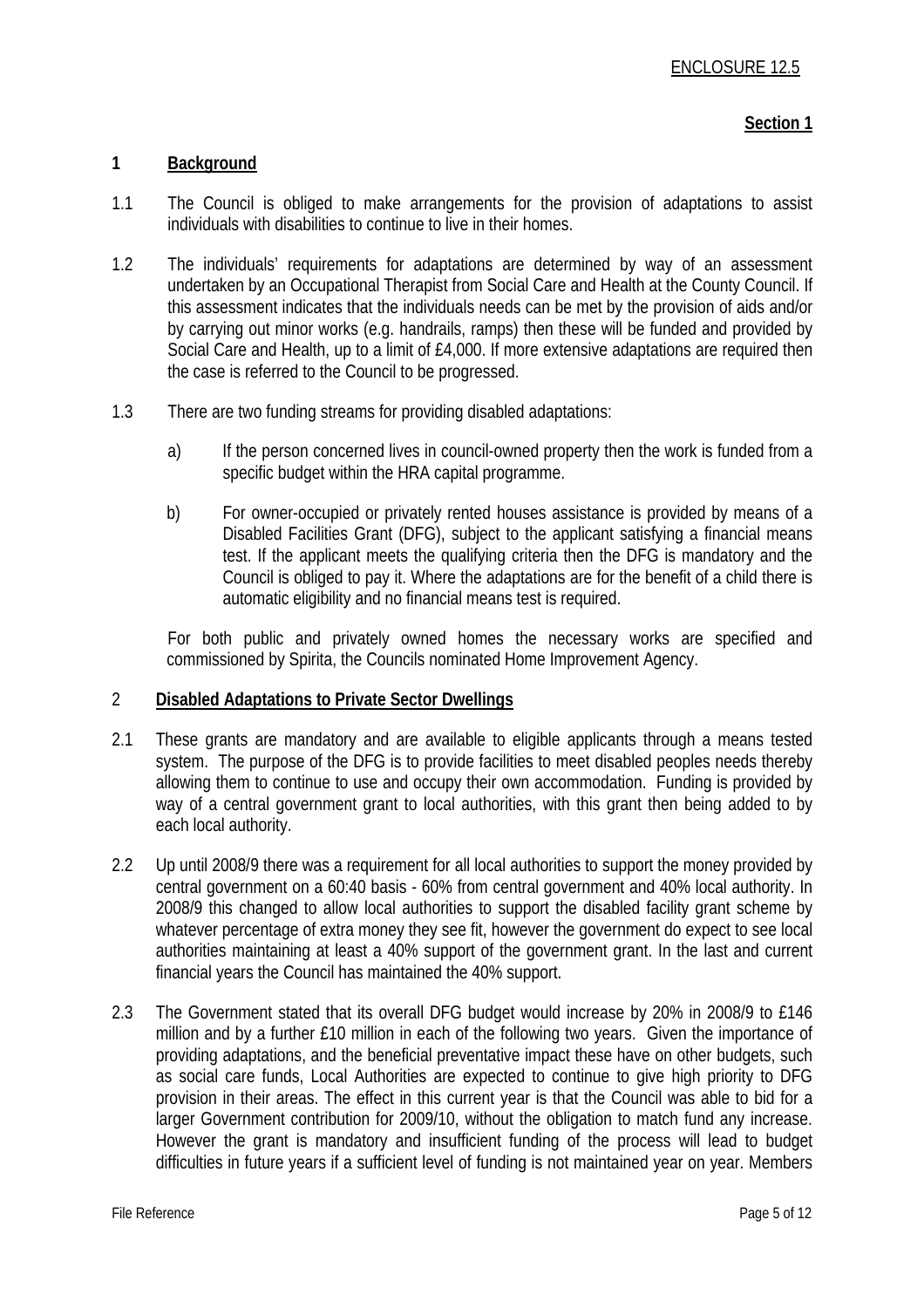need to consider the level of funding this Council is prepared to support as the statutory requirement to support 40% of the funding has now ceased.

- 2.4 For 2009/10 a HIP bid was submitted and granted for a total likely spend on DFGs of £500,000 i.e. £300,000 Grant and £200,000 from the Council. This was to ensure that funding agreed for 2009/10 and 2010/11 more accurately reflects the current spend pattern for the District on DFGs and endeavours to ensure that the Council does not have to support a greater percentage of the total spend on DFG's in the future.
- 2.5 Each annual HIP allocation for DFGs is based on the previous years spending. Therefore, if the government allocation is not added to by the Council we will receive a lower HIP allocation for DFGs the following year. In order to meet the demand additional funding would then have to be provided by the Council.
- 2.6 From 2008/9 the scope for use of the DFG will be widened to support any Local Authority expenditure incurred under the terms of the Regulatory Reform Order 2002 (this legislation removed the prescriptive elements of grant assisted work for local authorities and allowed them to implement local standards and schemes more akin to the needs of the area). This will enable Councils to use DFG funding more flexibly and for wider purposes so long as there is sufficient funding available to meet mandatory needs. There is scope to remove some of the bureaucracy involved with the mandatory scheme, especially delivering small scale adaptations more quickly (for example to assist discharge of people from hospital).
- 2.7 The Government further propose that from 2010/11, the ring fence applied to DFG funding be removed entirely. As part of this move, Councils will be given a 2 year settlement from 2009 moving to a three year settlement in the following spending cycle. The removal of the ring fence does not take away the Council's legal obligation to provide DFG's.

## 3 **Disabled Adaptations to Council Dwellings**

- 3.1 Whilst part of the cost of providing DFG's in the private sector is met from a specific Government grant (subject to an annual cash limit), no specific assistance is provided by the Government to assist in the provision of disabled facilities works to Council dwellings.
- 3.2 As a result, the full cost of these works has to be met from the Council's capital resources and is delivered through a specific budget within the HRA Capital Programme. The agreed budget was however, enhanced by a £50,126 contribution from Staffordshire County Council whilst South Staffordshire PCT have provided a further £30,000 to enhance the 2009-10 budget.
- 3.3 The need for disabled facilities works to Council dwellings has increased substantially during the last year and this trend is expected to continue. As a result, the number of disabled Council tenants waiting for adaptations (following referral from Staffordshire County Council Social Care and Health) is projected to increase from 104 at 31 March 2009 to 174 at 31 March 2010.
- 3.4 In view of the (then) increased need for disabled facilities works to Council dwellings (projected at 31 December 2008), the Disabled Facilities Works budget for 2009-10 was increased by £100,000 when the 2009-10 HRA Capital Programme was determined by Council on 25 February 2009. As a result of these additional resources and the £30,000 contribution from South Staffordshire PCT, the 2009-10 Disabled Facilities Works budget is £469,860.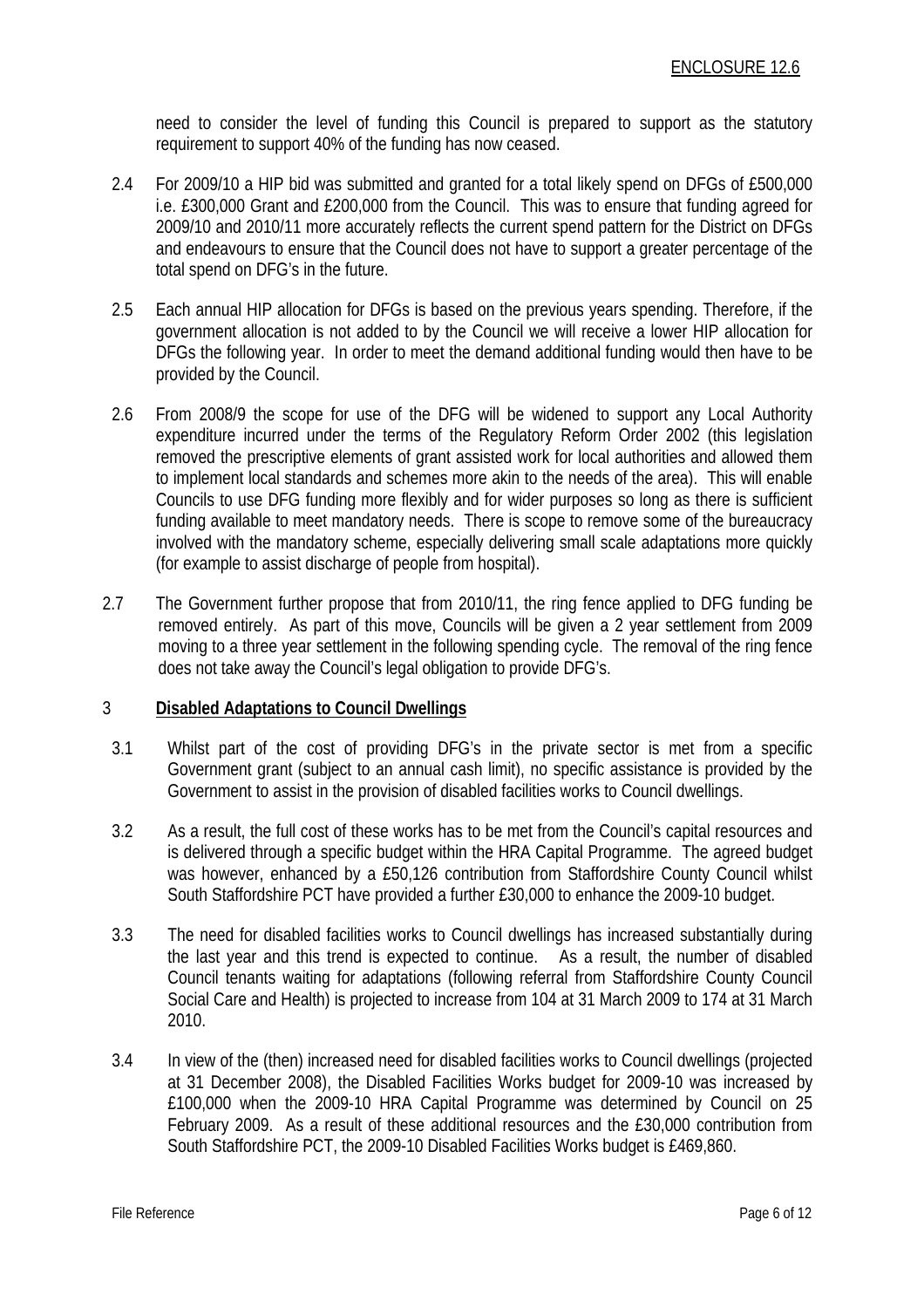- 3.5 Whilst the current budget is insufficient to meet the revised projections, no account has been taken of the potential for disabled Council tenants to move to alternative accommodation which already has the adaptations they require. All disabled tenants who need adaptations are advised of this option but the majority refuse to consider a move. The reasons for this include support from friends and family in the area, the state of their health, and the financial cost of moving. The current number of transfers is therefore small.
- 3.6 Cabinet on 28 June 2009 agreed a transfer scheme to encourage both under-occupying households and households who require an adapted dwelling to move to alternative accommodation. This enables a £1,500 incentive payment to be made when a tenant requiring adaptations to their existing home (which cost more than 1,500) moves to a property which already has these adaptations. The policy will be implemented from 01 September 2009 and up to 20 transfers can be facilitated through the through the 2009-10 £30,000 budget. Whilst this initiative may reduce the disabled works waiting list by a small amount, it cannot ameliorate all of the projected increase. It is therefore evident that additional resources and/or alternative actions are required to meet the need for disabled facilities works to Council dwellings.

## 4 **A Proposed Course of Action**

- 4.1 It is considered that a medium term strategy to meet the needs to provide or facilitate adaptations to the homes of disabled households in both the public and private sectors should be developed. Such a strategy would be developed in partnership with Staffordshire County Council (Social Care and Health) and South Staffordshire PCT, and would include a detailed action plan covering the next five years.
- 4.2 It is, however, clear that the availability of Council resources will be insufficient to finance the action plan and as a result it is proposed that both Staffordshire County Council and South Staffordshire PCT are requested to contribute towards the funding of disabled facilities works in both the public and private sectors. The provision of disabled adaptations allows people to remain in their own homes, thereby reducing the burden on Social Care and Health services. This reduces the burden on Primary Healthcare. There is therefore a case to seek ongoing additional funding from these organisations, who have provided one-off funding. In 2008/9 Staffordshire County Council Social Care & Health provided £75,000 towards disabled adaptations. South Staffordshire PCT have provided £60,000.
- 4.3 A proposed strategy and five year action plan would be reported to a future Cabinet meeting.

However, as interim measures, it is proposed that:-

- c) The Council continues to provide 40% level of funding to supplement the financial assistance received from the Government to provide disabled facilities grants to private sector households.
- d) The 2009-10 Disabled Facilities Works budget (which forms part of the HRA Capital Programme) is increased by £100,000 to provide additional works to Council dwellings.

### 5 **The Views of the Housing Policy Development Committee**

5.1 The Housing Policy Development Committee on 30 June 2009 expressed concern about the waiting time for disabled facilities works to the Council's housing stock and requested that this issue was further considered at their meeting on 25 August 2009.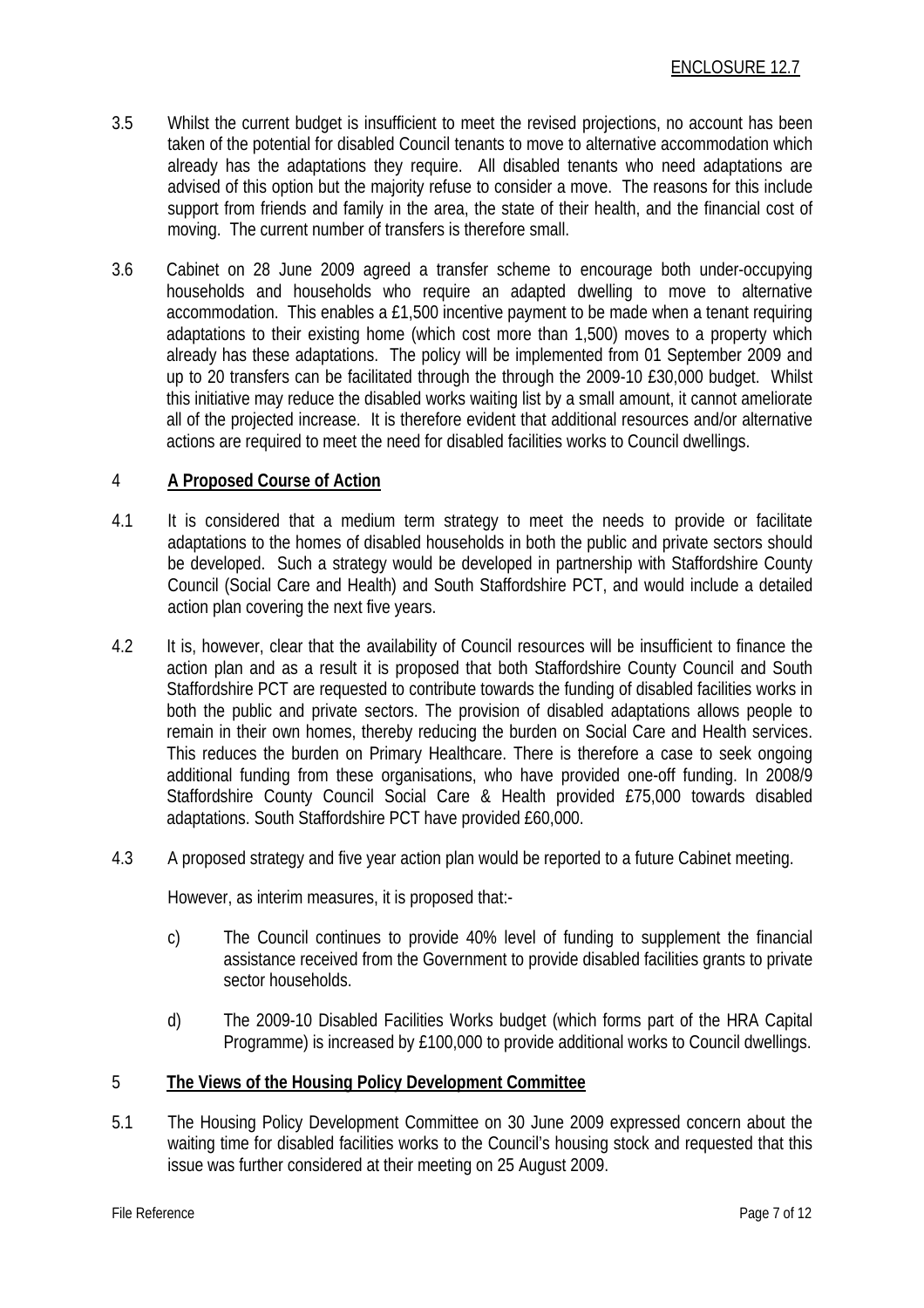5.2 As a result, this report has also been submitted to the Housing Policy Development Committee primary consideration and the committee's views will be reported verbally at your meeting.

### **Section 2**

### **Contribution to CHASE**

The provision of disabled facilities for Council tenants and providing Disabled Facilities grants for private sector households supports the Healthier Communities, Housing & Older People objectives by enabling local disabled people to remain in their own homes and not to have move to alternative accommodation or into care.

### **Section 3**

### **Financial Implications**

Public Sector:

A budget of £469,860 to provide disabled facilities works to Council dwellings forms part of the agreed 2009-10 HRA capital programme.

It is proposed that this budget is increased by £100,000 through an additional revenue contribution to capital outlay from HRA working balances.

Subject to this action being agreed the level of HRA working balances would be £1.676 million.

Private Sector:

A revised 2009-10 General Fund Capital Budget exists of £500,000 to provide disabled facilities works to private sector dwellings. This is funded 60% from DFG Government Grant and 40% from Cannock Council resources. A further £30,000 funding has been provided by South Staffordshire PCT, giving a total budget of £530,000.

The size of future budgets will be dependant on the ability of the Council to support the DFG Government Grant. These resources are dependant on capital receipts being received and in the current financial climate these receipts could vary from 2009-10 Budget estimates thus meaning that the level of Council support that can be offered may be reduced or increased as appropriate.

**Section 4**

#### **Human Resource Implications**

There are no human resources implications arising from this report.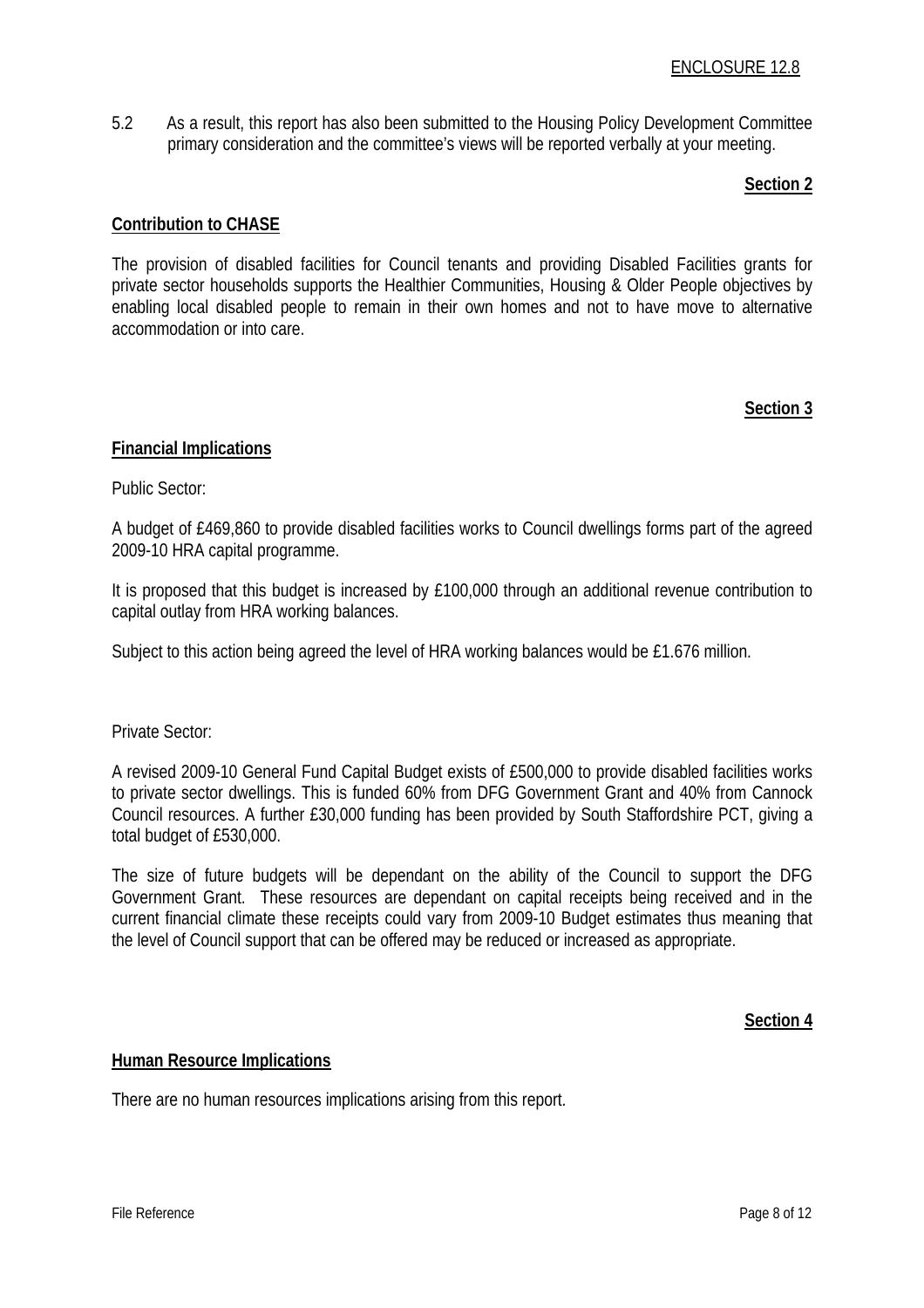## **Legal Implications**

The Council has a legal responsibility to provide DFGs. DFGs are provided to pay for the adaptations that enable elderly and disabled people to live independently.

The Council has an obligation to provide DFGs regardless of tenure. The Government expect Registered Social Landlords (RSLs) to undertake and pay for their own adaptations up to a certain level. However, there is no legal obligation for a RSL to carry out adaptations to their stock.

The requirements on the Council to provide DFGs are mandatory and are set out in the Housing Grants and Regeneration Act 1996. The Council is open to the risk of legal challenge and possible censure from the Ombudsman if it does not provide DFGs. The risk to the Council is however mitigated by the proposed introduction of a clear and transparent strategy and action plan for the provision of DFGs.

## **Section 6**

### **Section 17 (Crime Prevention)**

There are no section 17 crime prevention implications arising from this report.

#### **Section 7**

#### **Human Rights Act Implications**

Article 8 provides that:

i) Everyone has the right to respect for his private and family life, his home and his correspondence.

ii) There shall be no interference by a public authority with the exercise of this right except such as in accordance with the law and is necessary in a democratic society in the interests of national security, public safety or the economic wellbeing of the country, for the prevention of disorder or crime, for the protection of health or morals, or for the protection of the rights and freedoms of others.

In providing or facilitating adaptations to the homes of disabled people the Council is complying with the legislation which empowers it do so, and at the same time is providing assistance to vulnerable members of the community.

The Councils actions are therefore considered to be compatible wit the Human Rights Act.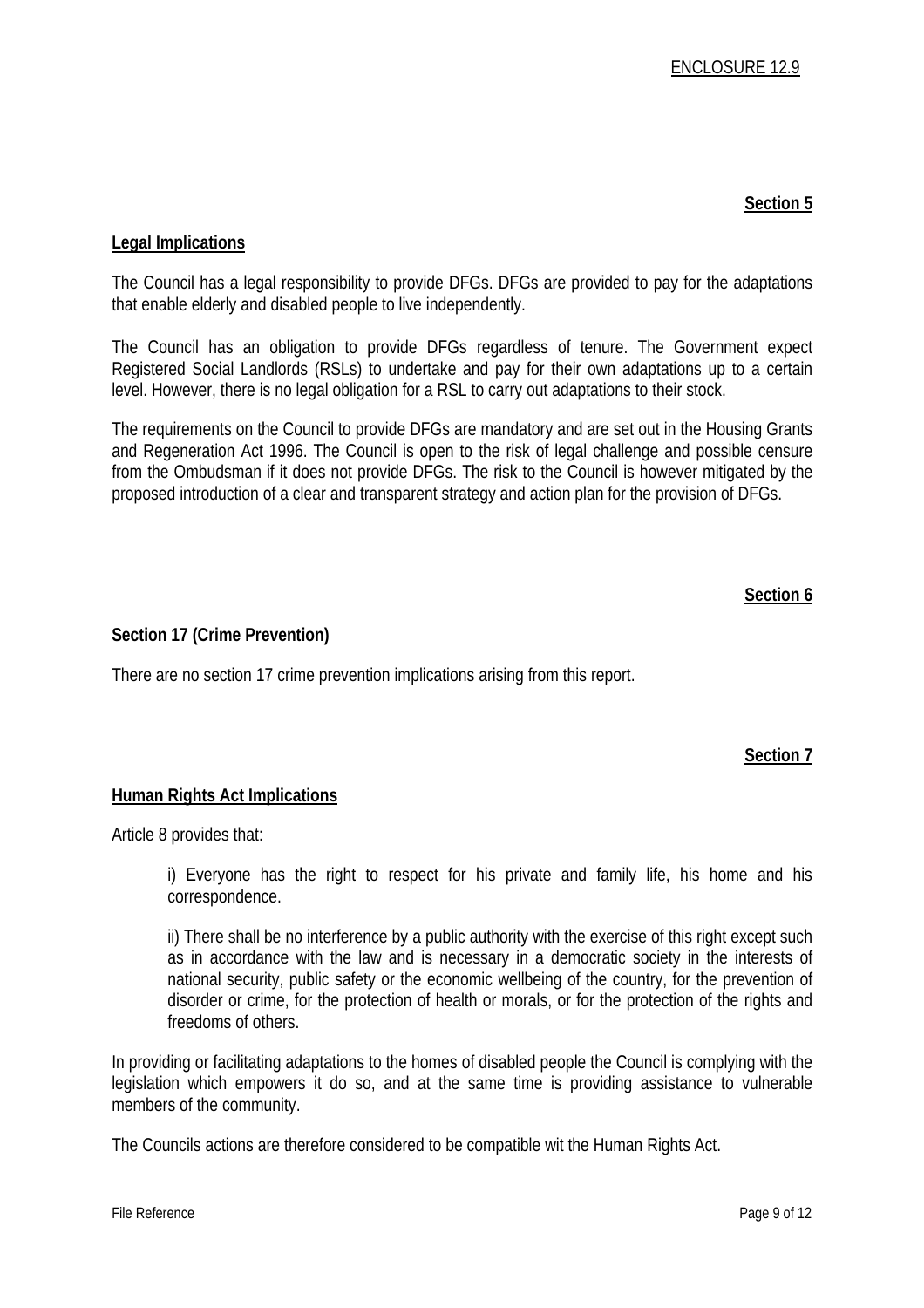### **Data Protection Act Implications**

There are no identified Data Protection Act implications arising from this report.

## **Section 9**

### **Risk Management Implications**

There are a number of potential risks associated with the Council's inability to meet the projected need for disabled adaptations for both public sector and private sector applicants, including:

- a) A failure to meet legislative requirements;
- b) A loss of dignity with regards to the personal hygiene requirements of householders who are awaiting adaptations to their homes;
- c) An increased need for residential care;
- d) An increase in the number of accidents in the home leading to hospital admission; and
- e) Consequential damage to the Council's reputation.

The gross risk has been assessed as 20, placing it in the high risk category. The report proposes that a strategy and 5 year action plan to meet the need for disabled adaptations is formulated in partnership with Staffordshire County Council and South Staffordshire PCT. It is considered that this plan should aim to reduce the risk net risk to 6 which is in the low risk category.

Two interim measures are also proposed in the report:

- a) The continuation of a 40% level of funding to support DFGs in the private sector.
- b) A £100,000 increase in the Disabled Facilities Works budget to support Council tenants.

It is considered that the impact of these actions will reduce the net risk score to 12, which is in the medium risk category.

## **Section 10**

#### **Equality and Diversity Implications**

The Disabled Facility Grant is a national statutory grant provided to meet the needs of disabled people who qualify for assistance. The Council also has arrangements in place to provide adaptations for the benefit of Council tenants.

File Reference Page 10 of 12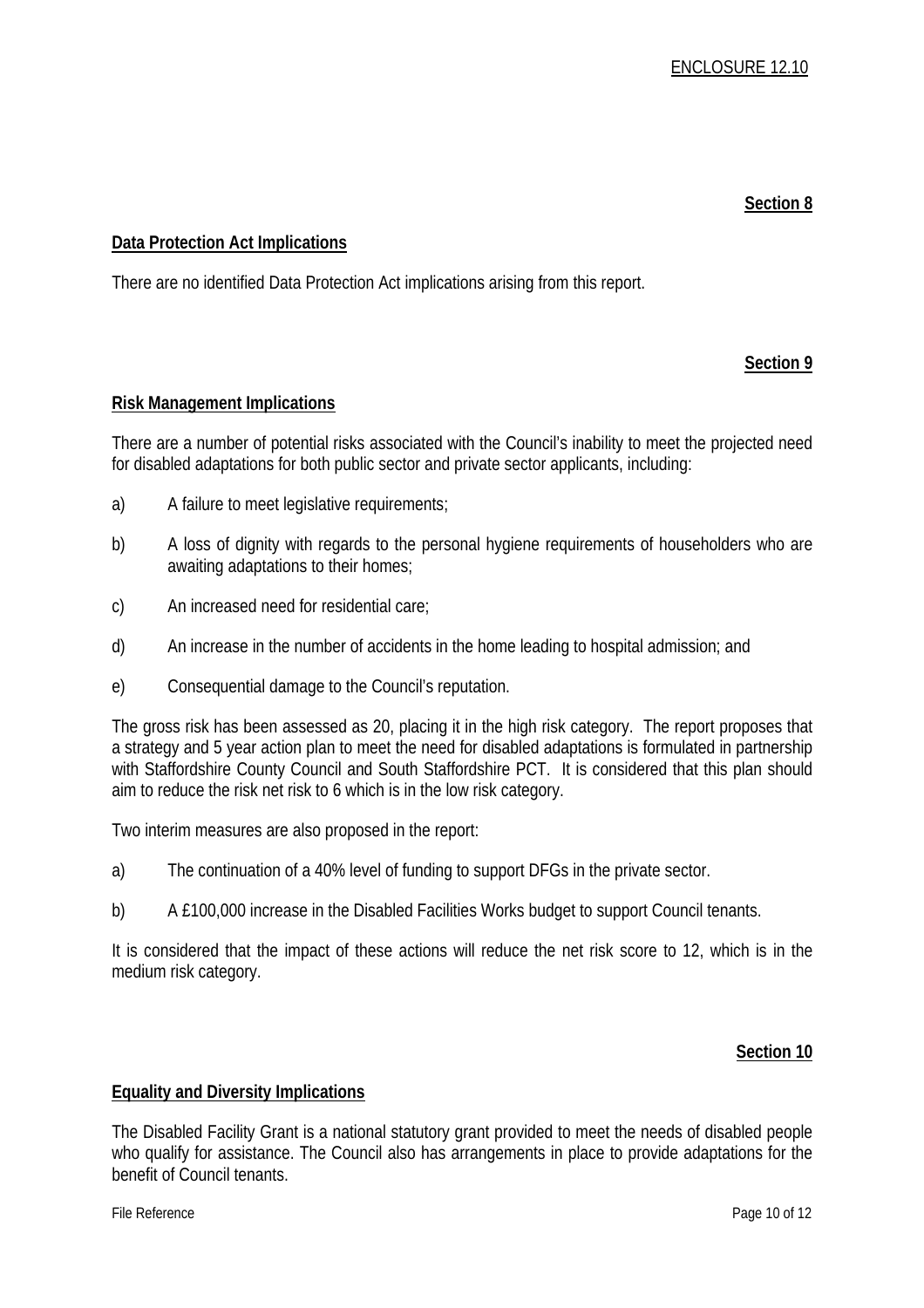**Section 12**

# **Other Options Considered**

All appropriate options are discussed in the report.

# **List of Annexes:**

Annex 1: Table of Demand for Disabled Facilities Assistance

## **Report authors:**

| Steve Shilvock, Head of Environmental Health | Tel. ext: 4597 |
|----------------------------------------------|----------------|
| lan Tennant, Head of Housing                 | Tel. ext: 4210 |